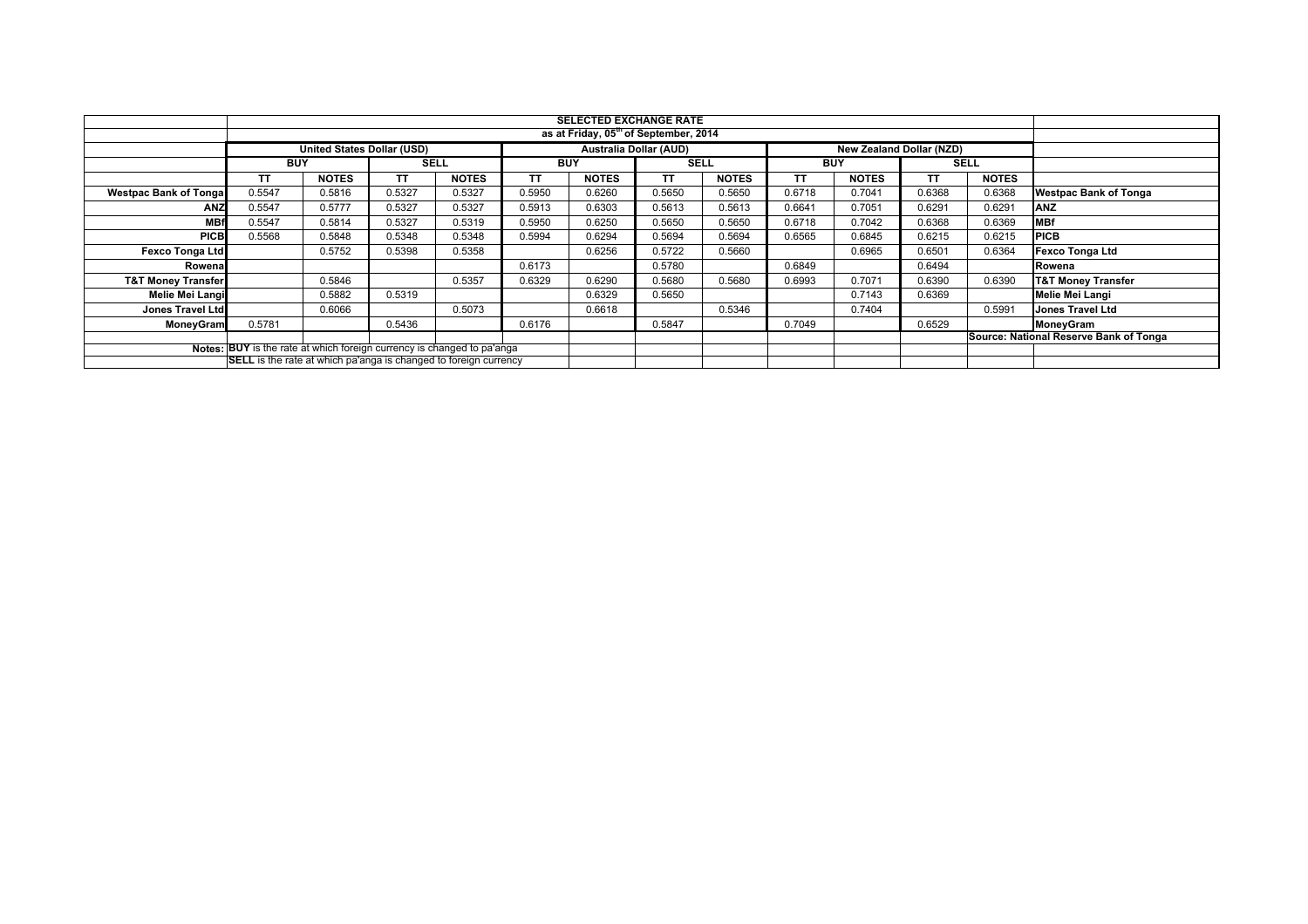|                                                                               |            | <b>SELECTED EXCHANGE RATE</b><br>as at Friday, 12 <sup>h</sup> of September, 2014 |             |              |            |                               |             |              |            |                          |             |              |                                        |
|-------------------------------------------------------------------------------|------------|-----------------------------------------------------------------------------------|-------------|--------------|------------|-------------------------------|-------------|--------------|------------|--------------------------|-------------|--------------|----------------------------------------|
|                                                                               |            |                                                                                   |             |              |            |                               |             |              |            |                          |             |              |                                        |
|                                                                               |            | <b>United States Dollar (USD)</b>                                                 |             |              |            | <b>Australia Dollar (AUD)</b> |             |              |            | New Zealand Dollar (NZD) |             |              |                                        |
|                                                                               | <b>BUY</b> |                                                                                   | <b>SELL</b> |              | <b>BUY</b> |                               | <b>SELL</b> |              | <b>BUY</b> |                          | <b>SELL</b> |              |                                        |
|                                                                               | TΤ         | <b>NOTES</b>                                                                      | ΤT          | <b>NOTES</b> | TT.        | <b>NOTES</b>                  | <b>TT</b>   | <b>NOTES</b> | ТT         | <b>NOTES</b>             | TΤ          | <b>NOTES</b> |                                        |
| <b>Westpac Bank of Tongal</b>                                                 | 0.5482     | 0.5751                                                                            | 0.5262      | 0.5262       | 0.6044     | 0.6354                        | 0.5744      | 0.5744       | 0.6748     | 0.7071                   | 0.6398      | 0.6398       | <b>Westpac Bank of Tonga</b>           |
| ANZ                                                                           | 0.5482     | 0.5712                                                                            | 0.5262      | 0.5262       | 0.5988     | 0.6378                        | 0.5688      | 0.5688       | 0.6667     | 0.7077                   | 0.6317      | 0.6317       | <b>ANZ</b>                             |
| <b>MBf</b>                                                                    | 0.5482     | 0.5747                                                                            | 0.5262      | 0.5263       | 0.6044     | 0.6369                        | 0.5744      | 0.5747       | 0.6748     | 0.7092                   | 0.6398      | 0.6410       | <b>MBf</b>                             |
| <b>PICB</b>                                                                   | 0.5502     | 0.5732                                                                            | 0.5282      | 0.5282       | 0.5887     | 0.6187                        | 0.5587      | 0.5587       | 0.6725     | 0.7005                   | 0.6375      | 0.6375       | <b>PICB</b>                            |
| <b>Fexco Tonga Ltd</b>                                                        |            | 0.5685                                                                            | 0.5349      | 0.5295       |            | 0.6335                        | 0.5823      | 0.5731       |            | 0.6992                   | 0.6539      | 0.6389       | <b>Fexco Tonga Ltd</b>                 |
| Rowenal                                                                       |            |                                                                                   |             |              | 0.6135     |                               | 0.5848      |              | 0.6849     |                          | 0.6536      |              | Rowena                                 |
| <b>T&amp;T Money Transfer</b>                                                 |            | 0.5781                                                                            |             | 0.5292       | 0.6329     | 0.6384                        | 0.5774      | 0.5774       | 0.7042     | 0.7101                   | 0.6428      | 0.6428       | <b>T&amp;T Money Transfer</b>          |
| <b>Melie Mei Langi</b>                                                        |            | 0.5814                                                                            | 0.5263      |              |            | 0.6452                        | 0.5747      |              |            | 0.7194                   | 0.6410      |              | <b>Melie Mei Langi</b>                 |
| <b>Jones Travel Ltd</b>                                                       |            | 0.5998                                                                            |             | 0.5011       |            | 0.6697                        |             | 0.5417       |            | 0.7431                   |             | 0.6016       | <b>Jones Travel Ltd</b>                |
| <b>MoneyGram</b>                                                              | 0.5559     |                                                                                   | 0.5227      |              | 0.6075     |                               | 0.5751      |              | 0.6900     |                          | 0.6390      |              | MoneyGram                              |
|                                                                               |            |                                                                                   |             |              |            |                               |             |              |            |                          |             |              | Source: National Reserve Bank of Tonga |
| <b>Notes: BUY</b> is the rate at which foreign currency is changed to pa'anga |            |                                                                                   |             |              |            |                               |             |              |            |                          |             |              |                                        |
| <b>SELL</b> is the rate at which pa'anga is changed to foreign currency       |            |                                                                                   |             |              |            |                               |             |              |            |                          |             |              |                                        |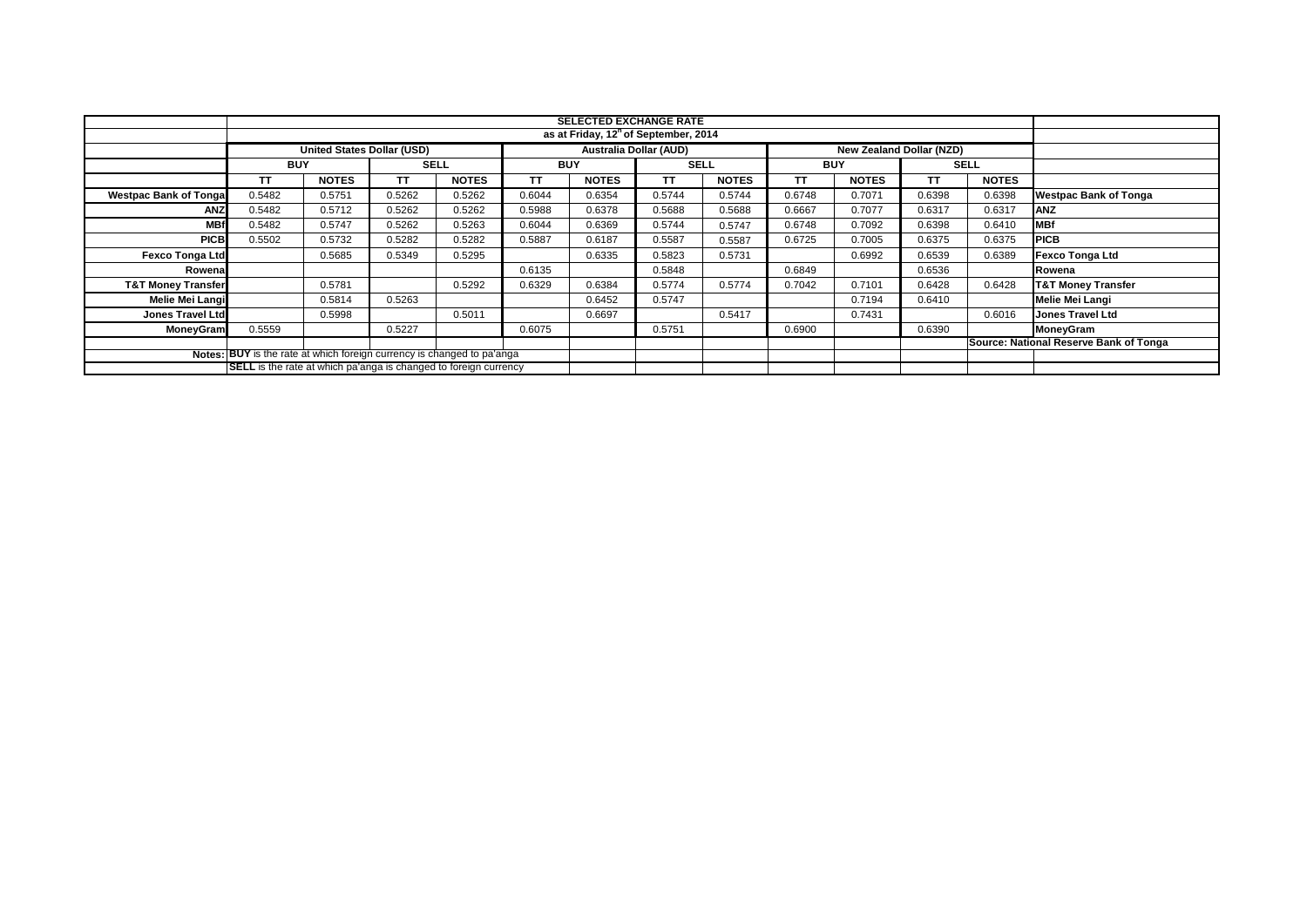|                                                                         | <b>SELECTED EXCHANGE RATE</b><br>as at Friday, 19 <sup>th</sup> of September, 2014 |                            |             |              |            |                        |                          |              |            |              |             |              |                                        |
|-------------------------------------------------------------------------|------------------------------------------------------------------------------------|----------------------------|-------------|--------------|------------|------------------------|--------------------------|--------------|------------|--------------|-------------|--------------|----------------------------------------|
|                                                                         |                                                                                    |                            |             |              |            |                        |                          |              |            |              |             |              |                                        |
|                                                                         |                                                                                    | United States Dollar (USD) |             |              |            | Australia Dollar (AUD) | New Zealand Dollar (NZD) |              |            |              |             |              |                                        |
|                                                                         | <b>BUY</b>                                                                         |                            | <b>SELL</b> |              | <b>BUY</b> |                        | <b>SELL</b>              |              | <b>BUY</b> |              | <b>SELL</b> |              |                                        |
|                                                                         | TT                                                                                 | <b>NOTES</b>               | ΤT          | <b>NOTES</b> | ΤT         | <b>NOTES</b>           | TΤ                       | <b>NOTES</b> | TΤ         | <b>NOTES</b> | TΤ          | <b>NOTES</b> |                                        |
| <b>Westpac Bank of Tonga</b>                                            | 0.5449                                                                             | 0.5718                     | 0.5229      | 0.5229       | 0.6080     | 0.6390                 | 0.5780                   | 0.5780       | 0.6726     | 0.7049       | 0.6376      | 0.6376       | <b>Westpac Bank of Tonga</b>           |
| <b>ANZ</b>                                                              | 0.5449                                                                             | 0.5679                     | 0.5229      | 0.5229       | 0.6029     | 0.6419                 | 0.5729                   | 0.5729       | 0.6649     | 0.7059       | 0.6299      | 0.6299       | <b>ANZ</b>                             |
| <b>MBf</b>                                                              | 0.5449                                                                             | 0.5714                     | 0.5229      | 0.5236       | 0.6080     | 0.6410                 | 0.5780                   | 0.5780       | 0.6726     | 0.7042       | 0.6376      | 0.6369       | <b>MBf</b>                             |
| <b>PICB</b>                                                             | 0.5469                                                                             | 0.5699                     | 0.5249      | 0.5249       | 0.5779     | 0.6079                 | 0.5479                   | 0.5479       | 0.6642     | 0.6922       | 0.6292      | 0.6292       | <b>PICB</b>                            |
| <b>Fexco Tonga Ltd</b>                                                  |                                                                                    | 0.5650                     | 0.5293      | 0.5263       |            | 0.6378                 | 0.5830                   | 0.5770       |            | 0.6973       | 0.6479      | 0.6372       | <b>Fexco Tonga Ltd</b>                 |
| Rowena                                                                  |                                                                                    |                            |             |              | 0.6211     |                        | 0.5882                   |              | 0.6849     |              | 0.6494      |              | Rowena                                 |
| <b>T&amp;T Money Transfer</b>                                           |                                                                                    | 0.5748                     |             | 0.5259       | 0.6329     | 0.6420                 | 0.5810                   | 0.5810       | 0.7042     | 0.7079       | 0.6406      | 0.6406       | <b>T&amp;T Money Transfer</b>          |
| Melie Mei Langi                                                         |                                                                                    | 0.5780                     | 0.5236      |              |            | 0.6494                 | 0.5780                   |              |            | 0.7143       | 0.6369      |              | Melie Mei Langi                        |
| <b>Jones Travel Ltd</b>                                                 |                                                                                    | 0.5963                     |             | 0.4980       |            | 0.6740                 |                          | 0.5456       |            | 0.7412       |             | 0.5999       | <b>Jones Travel Ltd</b>                |
| MoneyGram                                                               | 0.5574                                                                             |                            | 0.5241      |              | 0.6206     |                        | 0.5875                   |              | 0.6963     |              | 0.6448      |              | MoneyGram                              |
|                                                                         |                                                                                    |                            |             |              |            |                        |                          |              |            |              |             |              | Source: National Reserve Bank of Tonga |
| Notes: BUY is the rate at which foreign currency is changed to pa'anga  |                                                                                    |                            |             |              |            |                        |                          |              |            |              |             |              |                                        |
| <b>SELL</b> is the rate at which pa'anga is changed to foreign currency |                                                                                    |                            |             |              |            |                        |                          |              |            |              |             |              |                                        |